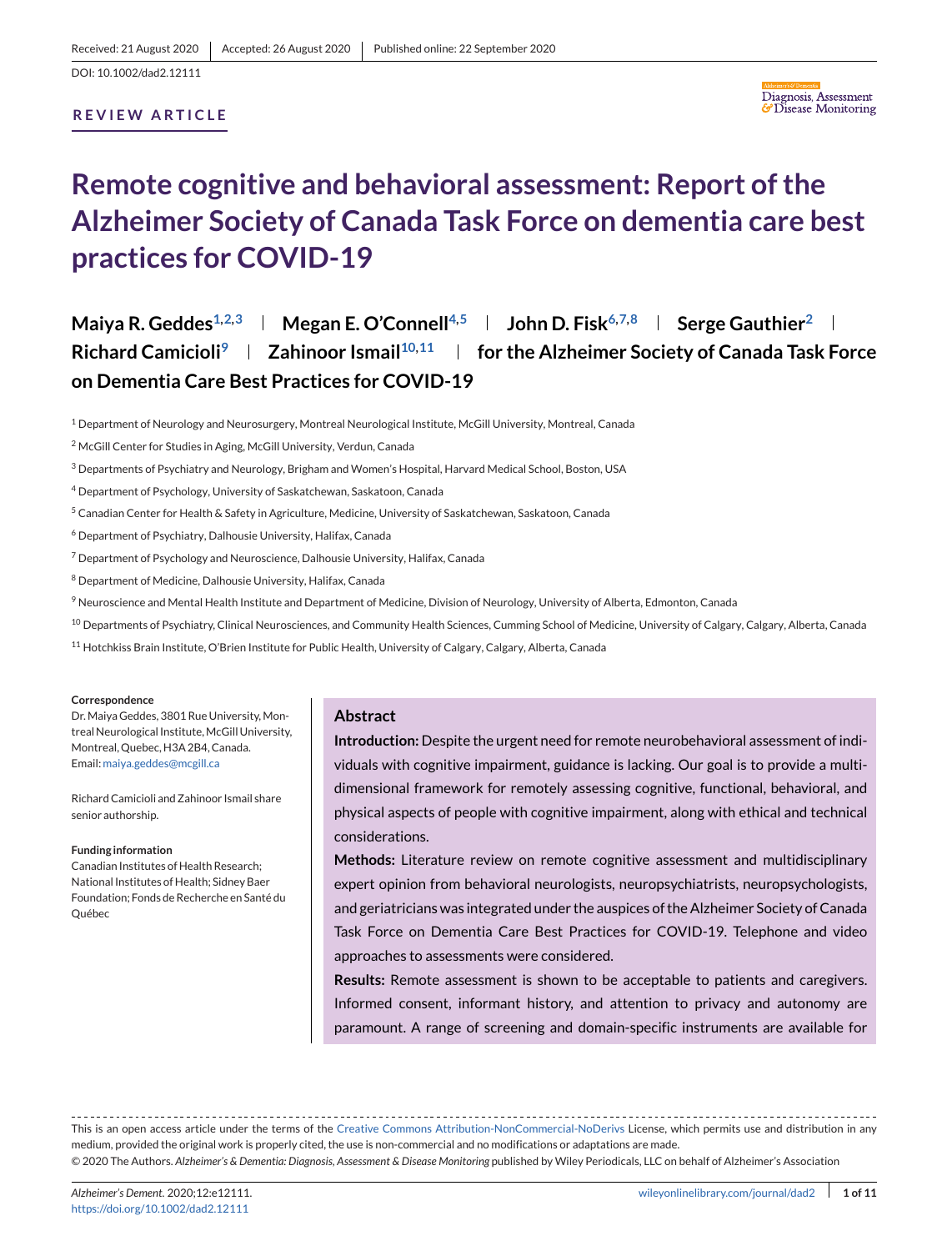telephone or video assessment of cognition, function, and behavior. Some neuropsychological tests administered by videoconferencing show good agreement with inperson assessment but still lack validation and norms. Aspects of the remote dementiafocused neurological examination can be performed reliably.

**Discussion:** Despite challenges, current literature and practice support implementation of telemedicine assessments for patients with cognitive impairment. Convergence of data across the clinical interview, reliable and brief remote cognitive tests, and remote neurological exam increase confidence in clinical interpretation and diagnosis.

#### **KEYWORDS**

Alzheimer's disease, assessment, cognitive impairment, dementia, telehealth, telemedicine

# **1 BACKGROUND**

There is a vital need for a framework to guide the remote cognitive and behavioral assessment of individuals with cognitive impairment. Cognitive impairment is an epidemic: Nearly one in three individuals over age 70 years lives with either mild cognitive impairment (MCI) or dementia. $1$  Almost 50 million people live with dementia worldwide, $^2$  $^2$  and this number is predicted to increase 161% by 2050. $^3$  $^3$ This "dementia tsunami" has led to an urgent need for access to diagnostic assessment and care to minimize the burden on older adults, caregivers, healthcare systems, and society. The lack of access to specialty care may have the consequences of delayed or missed diagnoses, suboptimal symptom management, missed opportunities for lifestyle and other behavioral interventions, and increased risks to caregivers. Remote assessment and care may provide opportunities to mitigate some of these challenges.

With the onset of the coronavirus disease (COVID-19) pandemic, caused by the severe acute respiratory syndrome coronavirus 2 (SARS-CoV-2), remote assessment of individuals with cognitive impairment is no longer a need only for those in rural communities or with travel and mobility limitations. The absence of proven SARS-CoV-2 vaccines and effective treatments led to public health strategies relying on preventative measures such as hand washing, mask wearing, and physical distancing, all of which substantially limit access to in-person clinical care and are particularly difficult to implement for frail individuals with cognitive impairment.<sup>[4](#page-8-0)</sup> Underlying dementia, compared to other medical comorbidities, confers the greatest risk for contracting COVID-19 in adults over 65 years, while advanced age and cognitive impairment dramatically increase morbidity and mortality from COVID-19.<sup>[5](#page-8-0)</sup> Thus remote assessment of cognition has immediately become an imperative for those attempting to provide care for this population. Rather than simply representing a cost-efficient alternative, remote assessment is an important means of protecting patients and their families from the unnecessary risk of exposure in hospitals.

The Centers for Medicare & Medicaid Services defines "telemedicine" as the "two-way, real time interactive communica-

tion between the patient and the physician or practitioner at [a] distant site." Current approaches to telemedicine include telephone calls or videoconferencing. Remote dementia care is accepted by families<sup>[6](#page-8-0)</sup> and reduces emergency room visits.<sup>[7](#page-8-0)</sup> Furthermore, remote assessment reduces the burden placed on caregivers to bring the patient to the clinic. To provide guidance for clinicians who are conducting remote cognitive assessment, the Alzheimer Society of Canada convened the Task Force on Dementia Care Best Practices for COVID-19 with multidisciplinary expertise from behavioral neurology, neuropsychiatry, neuropsychology, geriatrics, and persons with lived experience. These best practices provide guidance for the multi-dimensional assessment of cognition, behavior, and function in cognitively impaired individuals.

In what follows we discuss ethical and technical considerations and then provide an overall framework for remote neurobehavioral assessment, including telephone and video-administration formats. We review specific assessment methods to obtain information on cognition, behavior, and function. In Supplementary Materials we provide guidance on administering a dementia-focused remote neurological examination.

# **2 SEARCH STRATEGY**

We searched Medline (PubMed) without language restriction from 2000 up to June 2020, with the following search terms; "(telehealth OR telemedicine OR telecognitive OR telephone OR videoconferencing OR video OR telepsychiatry OR telecare) AND (dementia OR neuropsychological OR cognitive assessment OR cognitive testing OR cognitive screening OR cognitive status OR cognitive impairment OR neurologic exam)." Other information sources included Google Scholar, Web of Science, society and physician organization websites, and disease support groups' sites. Authors' reference lists were also used to identify relevant literature. An expert multidisciplinary work group composed of behavioral neurologists, neuropsychologists, and neuropsychiatrists compiled, interpreted, and synthesized the literature review and also provided practical guidance based on their expertise.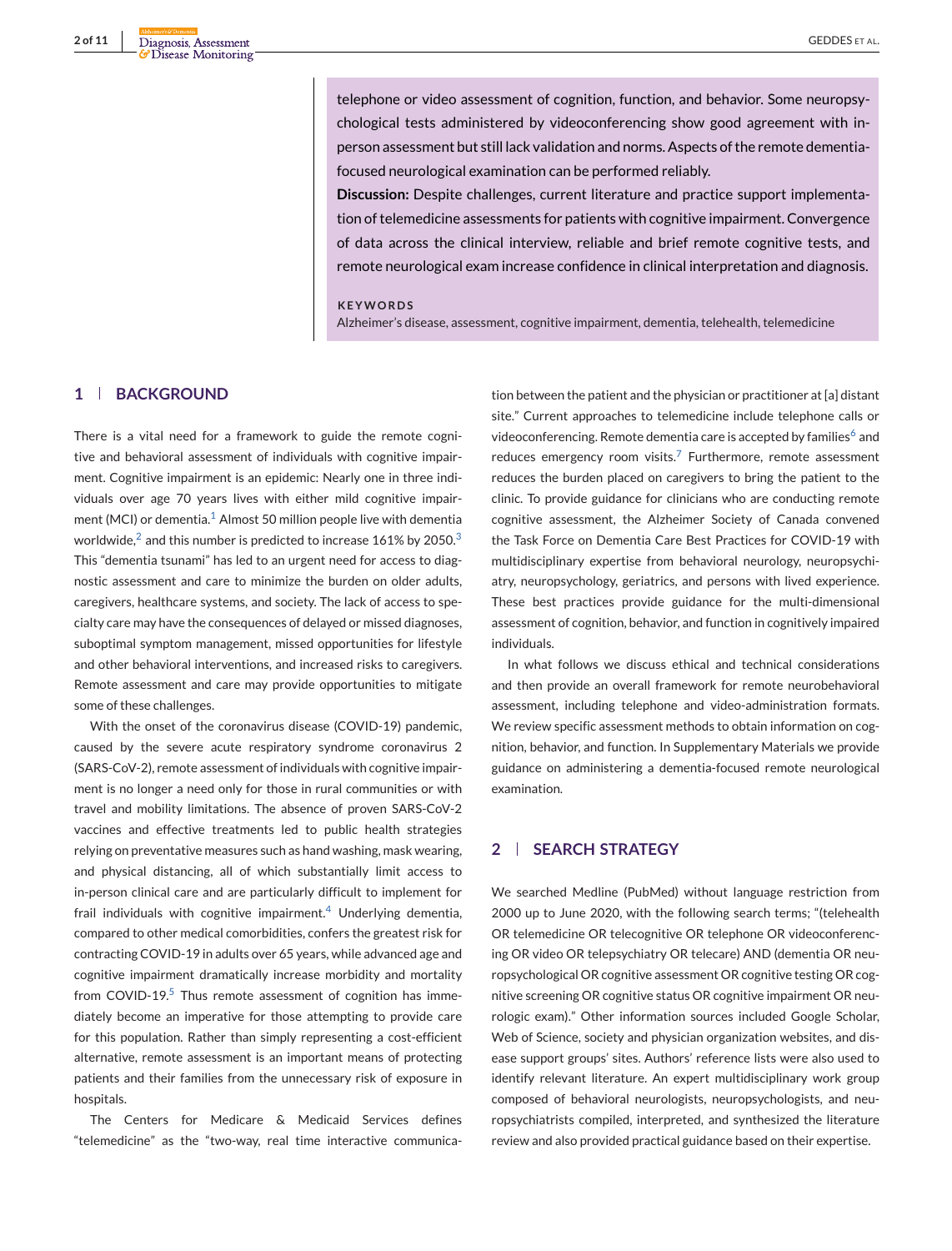GEDDES ET AL. **3 of 11**<br> **3 of 11**<br> **3 of 11** 

# **3 ETHICAL CONSIDERATIONS**

The same clinical and ethical standards that apply to in-person encounters also apply to the remote environment. The biomedical ethics principles of autonomy, non-maleficence, beneficence, and justice must also guide remote care delivery. Several frameworks are available to guide the implementation of such principles in technology development and implementation. As one example, "ethical adoption," defined as the "deep integration of ethical principles into the design, development, deployment, ongoing usage, and management of technology," offers practical recommendations for technology developers and researchers. $8$  To meet the highest standards of ethical care delivery, the interests and welfare of the patient should come first (i.e., fidelity) and the clinician should be transparent in disclosing the rationale for and limitations of remote care delivery. Until guidelines for implied consent with remote health care are developed, verbal informed consent, detailing the limits of confidentiality, and two-factor verification of the patient's identity (i.e., name and date of birth) should precede a visit. Practitioners should be aware of methods for handling imminent risk to self or others when providing remote health care. Finally, it is recommended to minimize obtrusiveness by offering patients an alternative modality of care, such as telephone instead of videoconference.

Telemedicine has the potential benefits of enabling access to specialists among patients with reduced mobility and/or geographical constraints, and improved patient convenience and comfort. Potential pitfalls include a threat to patient privacy and confidentiality, limitations in clinical data acquisition, risks to quality and continuity of care, and the potentially negative impact of remote care on patient-clinician relationships. Although older adults are increasingly adept at using technology, age-related perceptual, language, and cognitive barriers must be considered. $8 \ln$  $8 \ln$  addition, it is important to consider how sociocultural and economic factors influence access to remote care and the interpretation of remote cognitive assessments. $8$  Clinician and patient comfort and proficiency with technology, awareness of telehealth limitations, and judgement of when to shift to an in-person encounter are necessary to fulfill competency of care in telehealth.<sup>[9](#page-8-0)</sup>

Telemedicine should humanize both the provider and patient. In general, patients are satisfied with remote care. $6$  In an analytic literature survey on remote physician-patient communication, non-verbal behavior and lack of touch were the only categories reported as unsat-isfactory for patients.<sup>[10](#page-8-0)</sup> During a telemedicine encounter, clinician empathy can be effectively communicated by maintaining eye contact, facial expression, empathetic gestures (e.g., head nods), voice, and attentiveness.<sup>[11](#page-8-0)</sup> This is critical because clinician empathy is associated with positive health outcomes.<sup>[12](#page-8-0)</sup> To achieve continuity of care, the clinician should be accessible for future guidance, create a medical record of the telemedicine encounter, and communicate the management plan with the patient, care partner, and referring clinician.<sup>[9](#page-8-0)</sup> For initial assessments involving a differential diagnosis and management plan, a written clinic visit summary provided to the patient may be helpful.

Disclosure of a diagnosis using telemedicine can be especially challenging. A study on telephone disclosure of apolipoprotein E (APOE)

#### **RESEARCH IN CONTEXT**

- 1. Systematic Review: The COVID-19 pandemic necessitates a framework for remote cognitive and behavioral assessment. A literature review was performed and an expert task force of behavioral neurologists, neuropsychiatrists, geriatricians, and neuropsychologists was convened under the auspices of the Alzheimer Society of Canada to create guidance on remote assessment of cognitively impaired individuals.
- 2. Interpretation: We outline guidance on the remote cognitive, affective, behavioral, functional and physical assessment of cognitively impaired individuals along with ethical and logistical considerations.
- 3. Future Directions: Further development and validation of tools are needed that are unbiased by language, sensorimotor limitations, education, or culture. Telemedicine will play a larger role in assessment of cognitively impaired individuals during the pandemic and beyond.

genotype results and elevated Alzheimer's disease (AD) risk via telephone found that it is generally safe.<sup>13</sup> Support for patients and caregivers following a difficult diagnosis can be facilitated by provid-ing educational materials and community resources.<sup>[14](#page-8-0)</sup> For example, there are excellent resources and programs offered via the Alzheimer Society (e.g., First Link), the Alzheimer's Association (e.g., Family Caregivers), and Alzheimer's Disease International (e.g., Advice and Support).

# **4 LOGISTICAL RECOMMENDATIONS FOR SETTING UP AND ADMINISTERING TELEMEDICINE SERVICES**

To protect patient privacy and confidentiality, it is imperative to use encrypted, password-protected videoconferencing software that meets Health Insurance Portability and Accountability Act (HIPAA) requirements.[9](#page-8-0) The platform should be universally compatible across devices (e.g., tablets, smartphones, and computers) and user-friendly with minimal preparatory steps for the patient. Encrypted platforms exist that are for-profit (e.g., Zoom Healthcare, Reacts, Cisco Webex Meetings, Medesync, Microsoft Teams, Doxy.me, Vidyo) or opensource and in the public domain (e.g., Jitsi). Patient and clinician internet connectivity can be checked with an internet speed test to ensure that there is adequate bandwidth (e.g., 384 Kbps in both downlink and uplink directions) $15$  to reduce potential frustration from connectivity issues and to enhance detection of involuntary movements such as tremor. Confirmation that the patient has sufficient audiovisual input and access to glasses and hearing aids is essential, as perceptual difficulties and slower internet speeds have been linked to lower test scores in videoconferenced environments.<sup>[15](#page-8-0)</sup>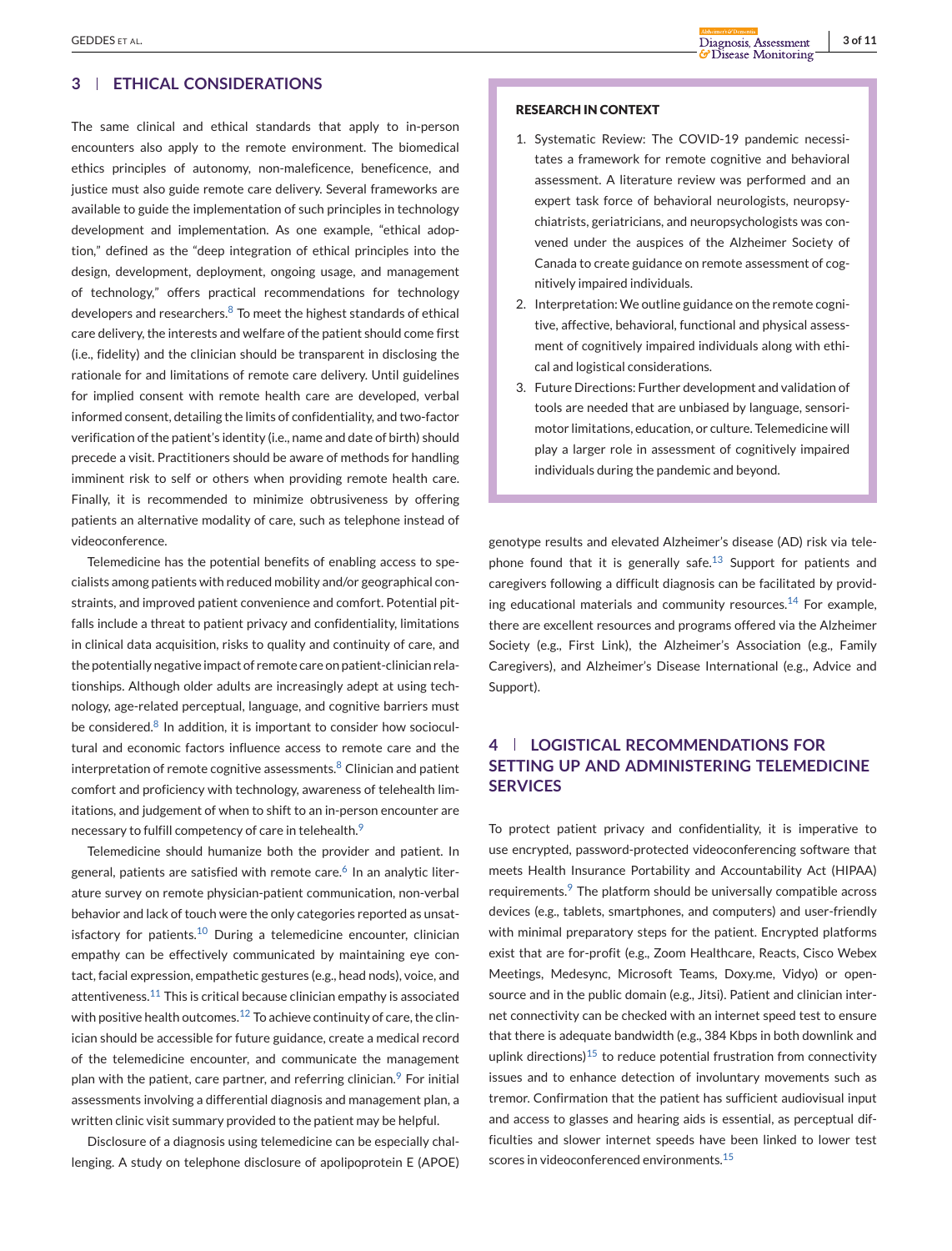History from an informant is essential to a thorough and reliable cognitive assessment, given the role of anosognosia. Consistent with the recent Fifth Canadian Consensus Conference on Diagnosis and Treatment of Dementia (CCCDTD5) recommendations, cognitive assessments include information on cognition, function, and behavior, and fundamentally both patient or care partner are required as sources of information.<sup>[16](#page-8-0)</sup> With the patient's consent, history can be obtained by phone from an informant located in a separate, private space or during a separate appointment. Family members at a third remote site can be included in counseling and history taking.

In setting up the encounter, clinician and patient rooms should be quiet and private, with no backlighting or orientation prompts such as calendars. Screenshare options allow presentation of high-resolution visual stimuli (i.e., PDF copies of testing materials) during the remote cognitive assessment. Patient's written responses (e.g., cube copy) can be held up to the camera and documented via screen capture. The patient's face should be positioned close to the webcam so as to help create a sense of natural eye contact. It is important to have a back-up plan if technical difficulties (e.g., continue via telephone) or the need for in-person assessment arise.<sup>[17](#page-9-0)</sup> If audio fails in the setting of preserved video, a combined approach of using the telephone for audio and the tablet, smartphone, or computer for video may be considered. If this is done, the sound on the videoconference device must be muted on both sides to avoid an echo. It is critical to obtain a telephone number prior to the telemedicine encounter as a back-up method of communication in the case of technical failures.[18](#page-9-0) The American Psychological Association provides a helpful checklist for setup of telemedicine encounters.

# **5 FRAMEWORK FOR REMOTE NEUROBEHAVIORAL STATUS EXAMINATION**

The same principles apply for telehealth as they do for in-person testing<sup>19</sup>: Instruments should be easy to administer and acceptable to both the patient and family members. Ideally, instruments should be valid and reliable, measure change over time, and not be biased by language, sensorimotor limitations, education, or culture.[20](#page-9-0)

A report by the American Academy of Neurology Behavioral Neurology Section Workgroup in 2015 described the neurobehavioral status exam (NBSE). $21$  The NBSE is a battery of domain-specific cognitive tests that assess attention, executive function, language, memory, visuospatial functioning, and social cognition to be used in combination with a general neurologic examination, with the goals of facilitating diagnosis and guiding management. The cornerstone of the NBSE is a careful history including the chronology, character, and progression of cognitive, affective, behavioral and constitutional symptoms, functional status, and relevant medical history. Consequently, clinical diagnosis should be guided by the pattern of clinical findings rather than hinging on isolated tests. Incisive clinical judgment is required to ensure that diagnosis is based on *converging* evidence from the history, cognitive testing, affective, functional, and behavioral assessments, and the general neurological examination. Relatedly, adopting a 'dashboard framework' to manage complex cognitive, behavioral, and neuropsychiatric symptoms can help track the goals of care (see Supplementary Materials for approach to the dementia-focused remote neurological examination).

# **6 REMOTE COGNITIVE ASSESSMENTS**

Despite data suggesting equivalency of neuropsychological tests administered in-person versus by telehealth, validation studies are still lacking.<sup>[22](#page-9-0)</sup> To demonstrate equivalency and validity, studies with non-inferiority designs, measurement invariance designs, or differential item functioning designs are needed to allow for accurate use of normative data as the basis for interpretation of test scores.<sup>[19](#page-9-0)</sup> Challenges with remote administration of cognitive testing include dealing with patients' sensorimotor limitations, distractions, and aids (e.g., calendars and notes) in their environment, or assistance from family members, all of which can render tests invalid. Video, as opposed to telephone, administration of cognitive testing can mitigate some of the issues. In a systematic review and meta-analysis of videoconference administered neuropsychological testing, studies of participants with a mean age of 65 to 75 that utilized a high-speed network connection demonstrated consistent performance across videoconference and on-site conditions.[23](#page-9-0) Specifically, verbally mediated tasks including digit span, verbal fluency, and list learning were not affected by videoconference administration. However, Boston Naming Test (BNT) scores were slightly lower on videoconference compared to onsite testing.[23](#page-9-0) Moreover, studies with older participants and slower internet connections had more variable findings, as did tests that required motor responses. Thus patient age and quality of internet connection are factors to consider in choosing between telephone or videoconference testing. $^{23}$  $^{23}$  $^{23}$  The broader general concern with a telehealth approach, however, is a reduction in specificity of the cognitive assessment instruments, compared to face-to-face testing. Most current work in the field of videoconferenced neuropsychological testing has focused on feasibility of administration. Although studies to date suggest that videoconference administration of some neuropsychological assessments is feasible and acceptable, $2<sup>3</sup>$  accurate interpretation of the test scores is another matter. The development of new norms for neuropsychological tests delivered via teleconference has been recommended.[24](#page-9-0)

General guidance is that telehealth assessments are not necessarily substitutes for standardized neurocognitive assessments. If remote cognitive assessments are completed, they need to be embedded within a comprehensive assessment to mitigate concerns about the use of normative data derived from in-person assessments for clinical determination of impairment from cognitive tests administered in remote environments. Caution is needed when patients score close to cutoffs, as diagnostic accuracy is lower, especially for mild cognitive impairment (MCI).[25](#page-9-0)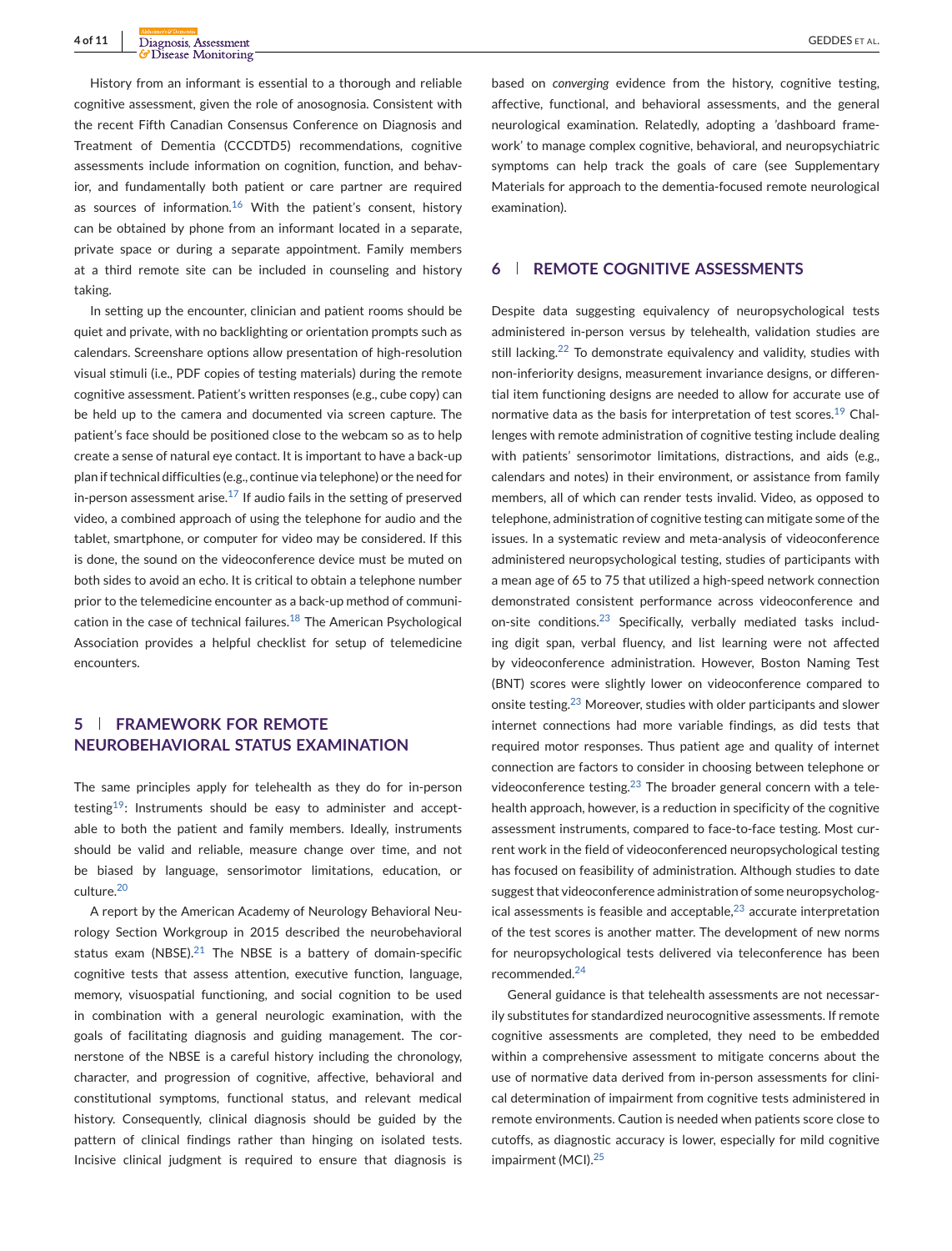# **6.1 Telephone administration of cognitive screening tests**

Among several telephone-based cognitive assessments, $22$  the best known and most validated telephone cognitive test is the Telephone Interview for Cognitive Status (TICS).<sup>[26](#page-9-0)</sup> The TICS takes under 10 minutes to administer, and assesses orientation, attention, short-term memory, sentence repetition, immediate recall, naming to verbal description, word opposites, and praxis; the modified TICS (TICSm) also includes delayed verbal recall. $^{22}$  $^{22}$  $^{22}$  One disadvantage of the TICS is its culturally biased items. The TICS has demonstrated sensitivity and specificity to detect dementia and AD, and scores are highly correlated with the Mini-Mental State Exam (MMSE).<sup>[26](#page-9-0)</sup> For detecting MCI, however, the utility of the TICS is less clear. The TICSm was found to perform well when subjects with MCI were pooled either with subjects with dementia (cutoff  $\leq$ 31; sensitivity = 83.3%, specificity 78.3%) or with subjects with normal cognition (cutoff  $\leq$ 28; sensitivity = 83.3%; specificity 81.6%), but performed only fairly in separating MCI from either normal cognition or dementia.<sup>[27](#page-9-0)</sup> Subsequent studies have suggested that the TICS and TICSm are as reliable and as valid as the MMSE for screening cognitively impaired older adults, and that the TICSm has little advantage over TICS for screening dementia and even MCI.[28](#page-9-0) Recent evidence suggests adjusting for age, sex, and education to improve the utility of the TICS in screening for  $MCI<sub>1</sub><sup>29</sup>$  $MCI<sub>1</sub><sup>29</sup>$  $MCI<sub>1</sub><sup>29</sup>$  although more data are required.

The Montreal Cognitive Assessment (MoCA) BLIND is a shortened version of the MoCA with the visual elements removed (total 22 points, cutoff <19, for MCI sensitivity = 63%, specificity =  $98\%^{30}$ ), and suitable for telephone administration. An even shorter version for telephone use, including verbal fluency, recall, and orientation (total 12 points, cutoff <11) has been endorsed by the National Institute of Neurological Disorders and Stroke–Canadian Stroke Network Vascular Cognitive Impairment Harmonization Standards Working Group. $31$  In post-stroke patients, these telephone MoCAs were validated for detecting MCI, and performed comparably to the TICS, but not as well as the in-person MoCA.<sup>[32](#page-9-0)</sup> Both versions were most reliable in detecting multi-domain MCI over single-domain MCI.<sup>[32](#page-9-0)</sup> Another alternative is the MoCA 5-minute protocol, which was developed for vascular cognitive impairment, with the goals of brevity and utility for telephone administration.<sup>[33](#page-9-0)</sup> The MoCA 5-minute protocol includes 5-word learning (attention), animal semantic fluency (language, executive function), 6-item orientation, and delayed recall (memory). It has demonstrated validity and reliability in distinguishing between cognitively impaired (Clinical Dementia Rating [CDR] 0.5-1) and cognitively unimpaired older adults, with performance very similar to the full MoCA (Area Under the Receiver Operating Characteristic [AUROC] for MoCA 5-minute protocol, 0.78; MoCA =  $0.74$ ;  $P > .05$  for difference).<sup>[33](#page-9-0)</sup> Thus the MoCA 5-minute protocol has been suggested as a brief clinical screen that offers additional information, such as type of memory failure (i.e., encoding vs retrieval), which may assist diagnosis. Other brief global screening instruments include the Short Portable Mental Status Questionnaire, which has been validated for telephone use, $34$  and the Blessed OrientationMemory-Concentration test.<sup>[35](#page-9-0)</sup> both of which correlate well with the MMSE.

Other approaches for telephone testing include ultra-brief screens or domain-specific testing as part of a dashboard approach (Table [1\)](#page-5-0). The Months Backwards Test (MBT) takes <2 minutes to administer and assesses processing speed, focused and sustained attention, working memory, and executive function. Performance can be assessed according to accuracy and processing speed and can be scored pass/fail or on a 10-point scale.<sup>[36](#page-9-0)</sup> The Trail Making Test (Parts A and B) has been adapted for oral use and may be suitable for telephone or videoconference administration.[37](#page-9-0) Other brief options include timed tests of oral fluency for animal names, which assesses semantic knowledge, processing speed, as well as executive function. These are easy to administer, and are minimally biased by language of administration, education, or culture. Letter fluency testing has also been administered via telephone, with results very similar to in-person testing.<sup>[38](#page-9-0)</sup> Auditory responsive naming tests (also known as definition naming) may offer an alternative to the more frequently used visual naming tests, and may be suitable for telephone use.<sup>[39](#page-9-0)</sup> In these tests, modified dictionary descriptions are given as prompts to generate words. Auditory naming may be more sensitive to pathology than visual naming, and associated with executive function.<sup>[40](#page-9-0)</sup> although, to our knowledge, no validations for telephone use have been published.

As part of the Successful Aging after Elective Surgery (SAGES) study,  $38$  a 30-minute composite neuropsychological battery was developed for telephone use, demonstrating excellent correlation and agreement to in-person testing scores. Instruments in this battery addressed a number of domains: episodic memory (Hopkins Verbal Learning Test); attention/short-term memory (digit span forwards and backwards); executive function/language (verbal fluency); executive function/semantic access/language (category fluency); confrontational naming/language (modified BNT with written descriptors and phone-mic clues).<sup>[38](#page-9-0)</sup>

# **6.2 Videoconferenced assessments**

Videoconference has shown promise for cognitive assessments and offers advantages over telephone assessments, since many assessments require visual cues. Furthermore, domains that are difficult to assess over the telephone may be assessed over videoconference such as visuospatial function/construction, praxis, social cognition/emotional processing, and facial recognition. A systematic review of telemedicine studies in AD and MCI demonstrated that there was no difference in the efficacy comparing in-person diagnosis with diagnosis made via videoconference.<sup>[61](#page-10-0)</sup>

The MoCA has been considered as potentially useful for telehealth as it can be administered with little adaptation, and the MoCA website now offers instructions on video [administration.](https://www.mocatest.org/remote-moca-testing/) A study in older veterans compared in-person and video-administered MoCA and demonstrated good accuracy and inter-rater reliability across administration modalities.<sup>[62](#page-10-0)</sup> Included in the MoCA is the clock drawing test (CDT), which cannot be administered over the telephone, but can be drawn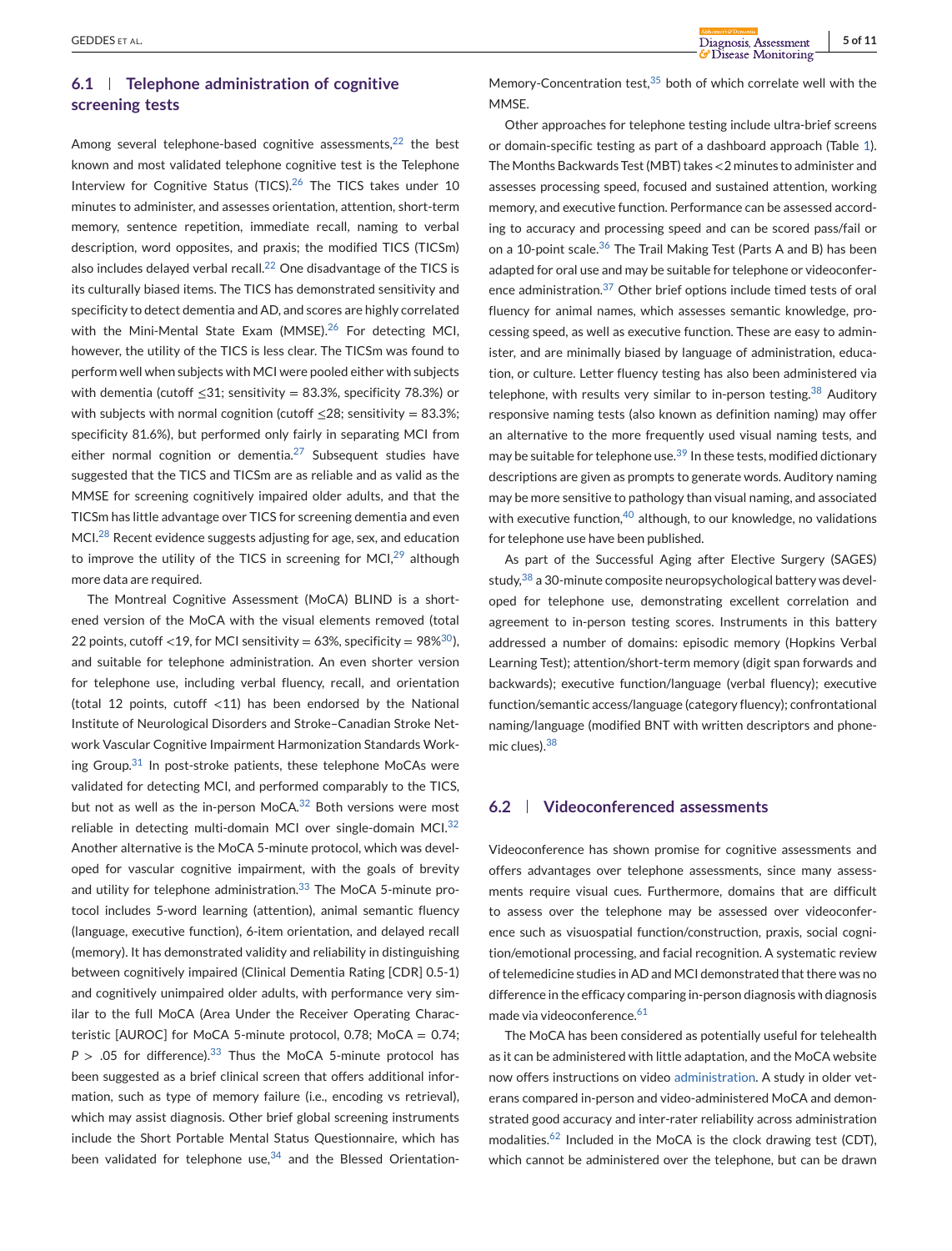<span id="page-5-0"></span>**6 of 11** Diagnosis, Assessment GEDDES ET AL.

#### **TABLE 1** Domain-specific cognitive measures for telemedicine use

| <b>Test name</b>                                                                           | Administration<br>time, min | <b>Public</b><br>domain | <b>Telephone</b><br>administration<br>possible | <b>AAN Behavioral</b><br>Neurology Workgroup <sup>21</sup><br>recommended | Use in<br>telemedicine<br>(references) |
|--------------------------------------------------------------------------------------------|-----------------------------|-------------------------|------------------------------------------------|---------------------------------------------------------------------------|----------------------------------------|
| Attention                                                                                  |                             |                         |                                                |                                                                           |                                        |
| Oral Trail Making Test, Part<br>$A^{37}$                                                   | 5                           | $\checkmark$            | $\checkmark$                                   |                                                                           | $\sqrt{41}$                            |
| Digit Span Forward <sup>21</sup>                                                           | $3 - 5$                     | $\checkmark$            | ✓                                              | $\checkmark$                                                              | $\sqrt{42,41,43-46}$                   |
| Digit Span Backward <sup>21</sup>                                                          | $3 - 5$                     | $\checkmark$            | $\checkmark$                                   | $\checkmark$                                                              | $\sqrt{41,43-44}$                      |
| <b>Sequential Operations Series</b><br>(eg, Months-of-the-Year-<br>Backward) <sup>21</sup> | $\overline{2}$              | ✓                       | ✓                                              | ✓                                                                         | $J$ <sup>47</sup>                      |
|                                                                                            |                             |                         |                                                |                                                                           | 49                                     |
| <b>Executive Function</b>                                                                  |                             |                         |                                                |                                                                           |                                        |
| Oral Trail Making Test, Part<br>B <sup>37</sup>                                            | 3                           | $\checkmark$            | $\checkmark$                                   |                                                                           | $J^{41}$                               |
| Frontal Assessment Battery <sup>21</sup>                                                   | 10                          | $\checkmark$            |                                                | $\checkmark$                                                              | J <sup>50</sup>                        |
| Similarities subtest<br>$(WAIS-IV)21$                                                      | $3 - 5$                     |                         | $\checkmark$                                   | $\checkmark$                                                              | $\sqrt{51}$                            |
| Language                                                                                   |                             |                         |                                                |                                                                           |                                        |
| Boston Naming Test-15-Item<br>Short Form <sup>21</sup>                                     | $3 - 5$                     |                         |                                                | $\checkmark$                                                              | $J$ 42,41,43,44                        |
| Cookie Theft Picture <sup>52,53</sup>                                                      | $3 - 5$                     | $\checkmark$            |                                                |                                                                           | $J$ 54                                 |
| <b>Controlled Oral Word</b><br>Association $21$                                            | 5                           |                         | $\checkmark$                                   | $\checkmark$                                                              | $J$ 14,42,41,43,54,55                  |
| Semantic Category Fluency <sup>21</sup>                                                    | 5                           | $\checkmark$            | ✓                                              | $\checkmark$                                                              | $\sqrt{42,41,43-45}$                   |
| Auditory naming test <sup>39</sup>                                                         | $3 - 5$                     |                         | $\checkmark$                                   |                                                                           | $\mathcal{I}^{38}$                     |
| Memory                                                                                     |                             |                         |                                                |                                                                           |                                        |
| Rey Auditory Verbal Learning<br>Test $^{21}$                                               | 15                          | $\checkmark$            | $\checkmark$                                   | ✓                                                                         | $J^{56,57}$                            |
| <b>Hopkins Verbal Learning</b><br>Test <sup>21</sup>                                       | $5 - 10$                    | ✓                       | ✓                                              | ✓                                                                         | $J$ <sup>42,41,43-45</sup>             |
| Rey Visual Design Learning<br>Test <sup>58</sup>                                           | $5 - 10$                    | $\checkmark$            |                                                |                                                                           | 189                                    |
| Spatial cognition                                                                          |                             |                         |                                                |                                                                           |                                        |
| Cube Copying Test <sup>21</sup>                                                            | 3                           | $\checkmark$            |                                                | $\checkmark$                                                              | J <sup>14</sup>                        |
| Short-forms JLO <sup>21</sup>                                                              | 10                          | ✓                       |                                                | ✓                                                                         | $V^{59}$                               |
| Social cognition                                                                           |                             |                         |                                                |                                                                           |                                        |
| Ekman 60 Faces Test <sup>60</sup>                                                          | 10                          |                         |                                                |                                                                           |                                        |

AAN, American Academy of Neurology; ANT, Auditory Naming Test; BNT-15, Boston Naming Test-15 Item Short Form; COWAT, Controlled Oral Word Association; HVLT, Phonemic/Letter Fluency; Hopkins Verbal Learning Test; JLO, Judgment of Line Orientation; MBT, Months of the Year Backward Test; RAVLT, Rey Auditory Verbal Learning Test; RBANS, Repeatable Battery for the Assessment of Neuropsychological Status; RVDLT, Rey Visual Design Learning Test; TMT-A, Trail Making Test Part A; TMT-B, Trail Making Test Part B; WAIS-IV, Wechsler Adult Intelligence Scale, Fourth Edition.

during videoconference and displayed to the camera. There are mixed results in the utility of the CDT as a standalone videoconference test, thought to be due to the motor component of the task. $42,41$ 

The Rowland Universal Dementia Assessment Scale (RUDAS) is a screening instrument developed for use in a culturally and linguistically diverse population, and is less biased by language, sex, and education than the MMSE. $63$  The six items include memory (four-item grocery list with ~5-minute recall), visuospatial orientation

(body part identification including cross-body), praxis (alternating fist/palm bilaterally), visuo-constructional drawing (cube copying), judgment (imaginary road crossing), and language (animal fluency).<sup>[64](#page-10-0)</sup> The RUDAS has been validated for videoconference use, where it was administered unchanged, and compared to face-to-face testing. Mean scores between videoconferenced and in-person administrations were very similar, and the videoconference RUDAS detected dementia at its cutoff of 23/30.[65](#page-10-0)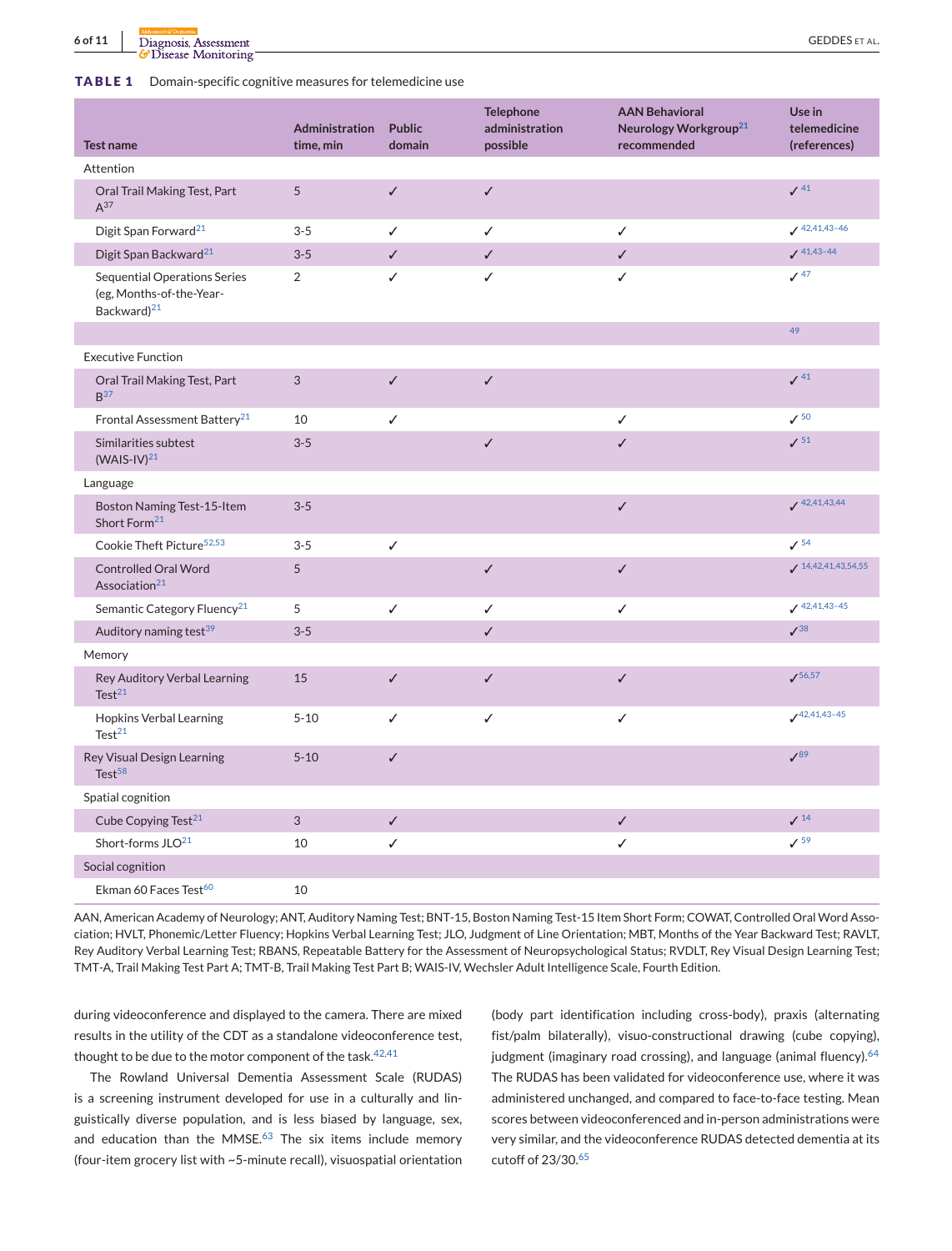If more detailed testing is required, the Repeatable Battery for Neuropsychological Status (RBANS) may be considered. Developed to detect neurocognitive disorders, the RBANS assesses the domains of processing speed (coding), immediate memory (encoding and immediate learning of verbal information), visuospatial/constructional (judgment of line orientation, perceiving and copying a design), attention (auditory registration, visual scanning, forward digit span), language (naming, semantic fluency, expressive), and delayed memor[y.52](#page-9-0) The RBANS has been validated for telehealth use via high-definition video system with generally high correlations between videoconferenced and face-to-face scores and low differences in mean RBANS index scores between testing conditions.<sup>[59](#page-10-0)</sup>

# **6.3 Computerized testing**

Computerized cognitive testing may also address accessibility issues, but further research is needed to assess its utility in cognitive screening. Caution in implementing computerized cognitive testing is suggested, given that the psychometric quality, standardization, normative data and administration advice of computerized cognitive test-ing for neurocognitive disorders are lacking.<sup>[66](#page-10-0)</sup> The American Academy of Clinical Neuropsychology and the National Academy of Neuropsychology have put forth a position paper on the use of computerized neuropsychological assessment devices.<sup>[67](#page-10-0)</sup> Although there are existing tools in the public domain (e.g., NIH toolbox, Test My Brain) with normative data, they lack rigorous validation studies in clinical and telemedicine contexts.

# **7 REMOTE ASSESSMENT OF AFFECT, BEHAVIOR, AND FUNCTION**

Self-, informant-, and clinician-rated standardized scales are available to assess the important constructs affect, behavior, and function for persons with dementia (summarized in Supplementary Table S1). Depression is common in dementia and MCI and is associated with poorer outcomes.[68](#page-10-0) Moreover, depression can contribute to cognitive impairment and may be a reversible component of the presenting cognitive complaint. Depressive symptoms can be elicited directly from the patient or from the informant. Caution with self-report of symptoms is important, as 'affective anosognosia' may decrease reliability, resulting in under-reporting of symptoms and necessitating informant reports. One of the most frequently used clinician administered tools for depression is the Geriatric Depression Scale (GDS), which can be administered over telephone or videoconference.<sup>[69](#page-10-0)</sup> However, the GDS is limited by low sensitivity.<sup>[70](#page-10-0)</sup> The Hamilton Depression Rating Scale may serve as a more sensitive clinician-administered alternative.<sup>[70](#page-10-0)</sup> The Cornell Scale for Depression in Dementia (CSDD), which was developed for dementia and incorporates both an interview of the patient and the informant, also has greater sensitivity than the  $GDS^{70}$  $GDS^{70}$  $GDS^{70}$  for depression detection, but takes somewhat longer to complete.<sup>[71](#page-10-0)</sup> Brief self-reports of depressive symptoms may also be useful. The Patient Health Questionnaire-9 (PHQ-9) is very well known and simple to complete as it mirrors Diagnostic and Statistical Manual of Mental Disor-ders (DSM) criteria.<sup>[72](#page-10-0)</sup> It has shown utility in memory clinics and corre-lation with the CSDD.<sup>[73](#page-10-0)</sup> Similarly, anxiety is important to assess in persons with cognitive impairment and can be measured over telephone or videoconference using either clinician administered or self-report measures. A systematic review and meta-analysis of anxiety tools in dementia determined that the most sensitive tool is the Rating Anxiety in Dementia<sup>74</sup> (RAID—based on caregiver and patient interview), while the most specific is the abbreviated Penn State Worry Questionnaire<sup>[75](#page-10-0)</sup> (which has both self- and collateral-rated versions, with the collateral version having greater sensitivity).

As neuropsychiatric symptoms (NPS) are core features of the dementia process, $76$  and associated with poorer outcomes, global measures of NPS are warranted. Generally, informants provide information on NPS, and although tools are similar, there can be differences in how they capture symptoms and response to intervention. One of the most frequently used instruments is the Neuropsychiatric Inven-tory Questionnaire (NPI-Q)<sup>[77](#page-10-0)</sup> which is brief (~5 minutes) and assesses delusions, hallucinations, agitation/aggression, dysphoria/depression, anxiety, euphoria/elation, apathy/indifference, disinhibition, irritability/lability, aberrant motor, nighttime behavior, and appetite and eating issues on a 0-3 severity scale. An alternative to the NPI-Q is the BEHAVE-AD,<sup>[78](#page-10-0)</sup> which is a similar informant-rated scale with 25 questions assessing the behavioral categories of paranoid and delusional ideation, hallucinations, activity disturbances, aggressiveness, diurnal rhythm disturbances, affective disturbances, and anxieties and phobias. The BEHAVE-AD is rated on a 4-point severity scale and takes ~15 minutes to complete. Inclusion of a sleep questionnaire is helpful to screen for obstructive sleep apnea and rapid eye movement (REM) sleep behavior disorder. The Mayo Sleep Questionnaire<sup>[79](#page-10-0)</sup> is in the public domain and has been validated for use in dementia.

Neuropsychiatric symptoms can present prior to development of dementia. An analysis of National Alzheimer Coordinating Center data determined that of 59% of participants developed NPS before the diagnosis of a cognitive disorder, including 30% of those who developed AD.<sup>[80](#page-10-0)</sup> New-onset behavioral symptoms are reflected in the 2018 National Institute on Aging Alzheimer's Association (NIA-AA) AD framework as Stage 2 AD (preclinical disease) and have been operationalized through the International Society to Advance Alzheimer's Research and Treatment (ISTAART-AA) criteria for mild behavioral impairment (MBI). $81$  MBI is characterized by later-life emergent and persistent NPS and represents an at-risk state for cognitive decline and dementia, and the index manifestation of dementia for some patients. The MBI Checklist (MBI-C) $82$  is a validated rating scale to capture MBI in non-demented community-dwelling older adults. The MBI-C is completed by an informant (taking ~7 to 9 minutes), and uses a 0 to 3 severity scale similar to the NPI-Q. The MBI-C assesses the domains of apathy, mood/anxiety symptoms, agitation/impulse dyscontrol, social behavior, and psychotic symptoms, and has been associated with amyloid positivity in cognitively unimpaired older adults, $83,84$  and with MCI and poorer neuropsychological test performance in patients with Parkinson disease.<sup>[84](#page-10-0)</sup> Thus the MBI-C may have a role in assessing NPS in those with at most mild cognitive impairment.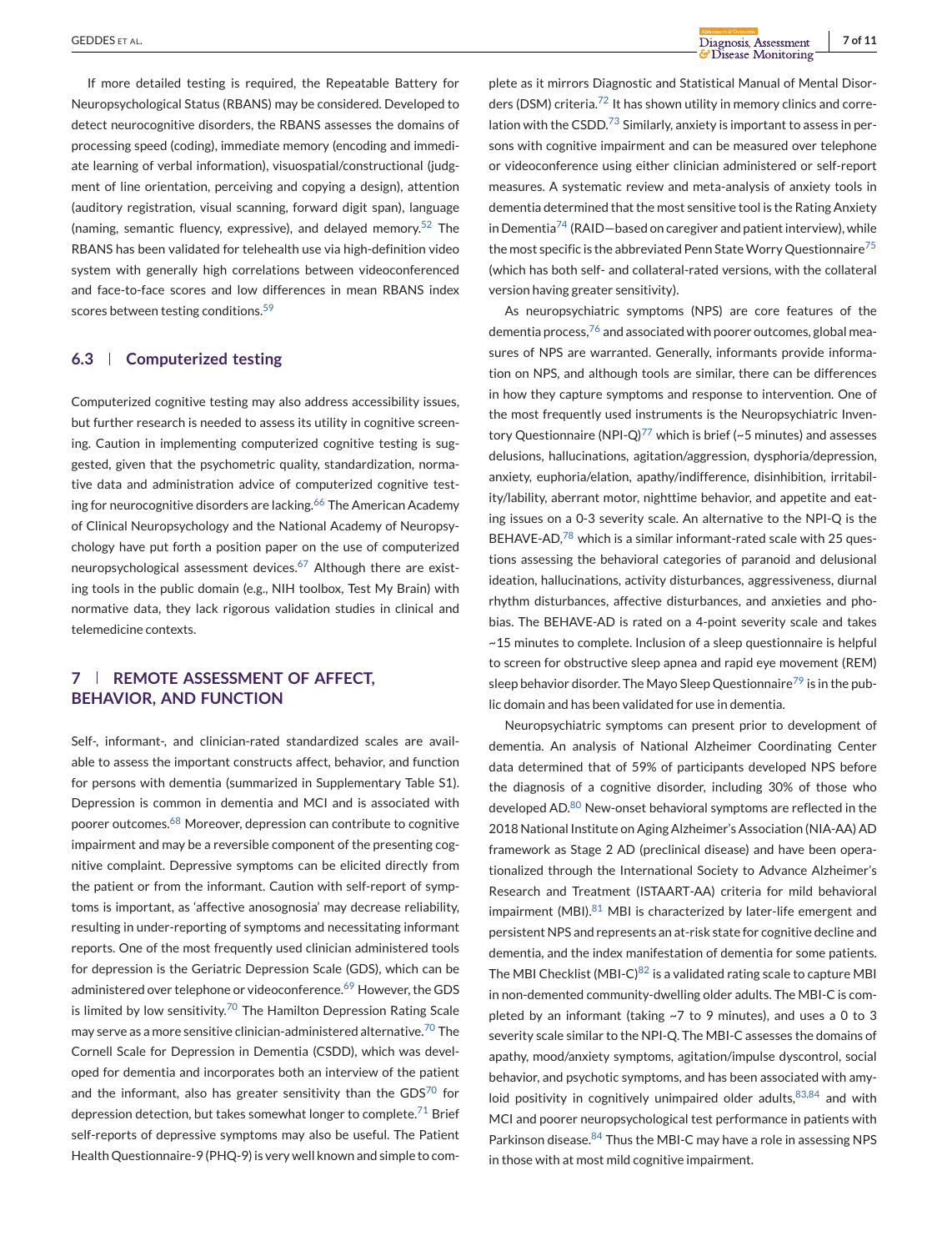Functional measures of instrumental activities of daily living (IADLs) early on, and basic activities of daily living (BADLs) later in the course of dementia are important to assess disease severity and progression, and to address safety issues. Even in those with only subjective cognitive decline, impaired IADL function is associated with increased dementia risk, $85$  demonstrating the importance of assessing function. Again, informant reports may provide the best assessment of function, less influenced by anosognosia. CCCDTD5 recommendations on informant-based functional measures include the AD8, Informant Questionnaire on Cognitive Decline in the Elderly (IQCODE), Quick Dementia Rating System, FAQ, Lawton-Brody IADL, 4-item IADL scale, and Amsterdam IADL questionnaire, any of which are suitable to cap-ture function in memory clinic patients.<sup>[16](#page-8-0)</sup> The Harvard Automated Phone Task (APT) is a brief, objective, self-administered assessment that is designed to measure early IADL functioning among cognitively normal and persons with MCI.[86](#page-10-0)

It is important to note that any attempts to measure NPS and function via telehealth all require mechanisms that ensure appropriate patient consent for informant involvement in the assessment process, as well as methods to provide/administer these scales to informants that ensure confidentiality of patient and informant health information. These assessments can be completed before the telemedicine encounter or by the informant in a separate private room during the remote cognitive assessment of the patient with the clinician.

### **8 LIMITATIONS**

A number of issues limit telemedicine implementation. In all cases, an assessment of the videoconferencing readiness of the patient should be completed before deciding to engage in remote dementia care. There are numerous questions that must be addressed. Where will the videoconferencing occur? Is the environment sufficiently free of distractions and orientation cues that render tests invalid? Does the patient's condition make them more susceptible to distractions in a non-controlled environment? Do they have sensory impairments that contraindicate telephone or videoconferencing? Even if videoconferencing appears clinically indicated, remote training for patients and families in how to use the videoconferencing platform for remote healthcare visits may be required, and alternative methods for contacting patients in the event of technological failure are necessary. Home environments for remote assessments are by nature variable, making consistency of assessments across patients, and across visits with the same patient longitudinally, challenging. Identification of clinical meaningful change in the telemedicine environment is, therefore, difficult. So too, is the assessment of key aspects of mental status or patient behavior such as body language conveying affect and informant or patient discomfort.

Clinicians must enter into an ethical decision-making process regarding telemedicine and consider the potential harm to the patient in interpreting results from remote assessments. If risks and benefits are unclear, the best choice may be to not administer the assessment at all. When circumstances are less than ideal, clinicians must be cautious

in their interpretation of any data they obtain. Although valid tools exist for remote brief cognitive assessments that have good correlations with in person-based instruments, effectiveness of their use for diagnosis in real-world clinical practice is unknown, as are their measurement properties for establishing clinically meaningful change over time. Most tools have been developed for use in epidemiological studies or clinical research, and as such are best suited to rapidly characterize the cognitive functioning of a sample rather than individual patients. Most validation studies provide little information about test accuracy at the individual level, especially in patients with complex comorbidities or from diverse groups, as race/ethnicity has been shown to interact with test modality (face-to-face vs telephone). Although some telemedicine measures have considered issues of case-level predictive accuracy, studies with large samples including under-represented groups is an important part of test development that is lacking in many of the reviewed tools. In all cases, cautious interpretation is urged as research continues to ensure that recommended instruments are not systematically biased.

Given these constraints, consciously weighting the clinical interview data more heavily than the videoconferenced assessment data is ethically advised. Ideally, some portion of the remote assessment is completed with tests that have either normative data or adequate evidence of sensitivity and specificity of the tests adapted for remote delivery. If it is necessary to augment this assessment with remotely delivered assessments for which there is inadequate evidence for validity, we recommend triangulation of data from (1) the clinical interview, (2) validated but brief remote testing (e.g. as, cognitive screening and cognitive domain-specific tests, affect and function inventories), and (3) videoconferenced neuropsychological tests and/or remote neurological exam. If all sources converge, one can have greater confidence in the clinical interpretation and diagnosis.

# **9 FUTURE DIRECTIONS AND CONCLUSION**

Additional research is required to provide evidence-based guidance on utility, validity, efficacy, tolerability, and safety of remote cognitive and behavioral assessments. In addition, there is a vital role that remote assessment technologies could serve in dementia research including clinical trials and longitudinal studies. Additional patientcentered research on feasibility and acceptability to the patient is also required to determine patients at increased risk of unsatisfactory telemedicine encounters and best methods to mitigate this. Further research on strategies to minimize all risks and burdens of remote cognitive assessment to patients and caregivers is urgently needed. The question of whether telehealth will decrease or widen disparities in access to health care remains unanswered. Whether those with low socioeconomic status and those living in rural areas benefit from telehealth needs study to ensure that the emerging reliance on technology does not marginalize people further. Rigorous validations are required for cognitive tests across a broad spectrum of impairment in order to provide cut-points and normative values in different environments, as well as longitudinal testing of cognitive and non-cognitive instruments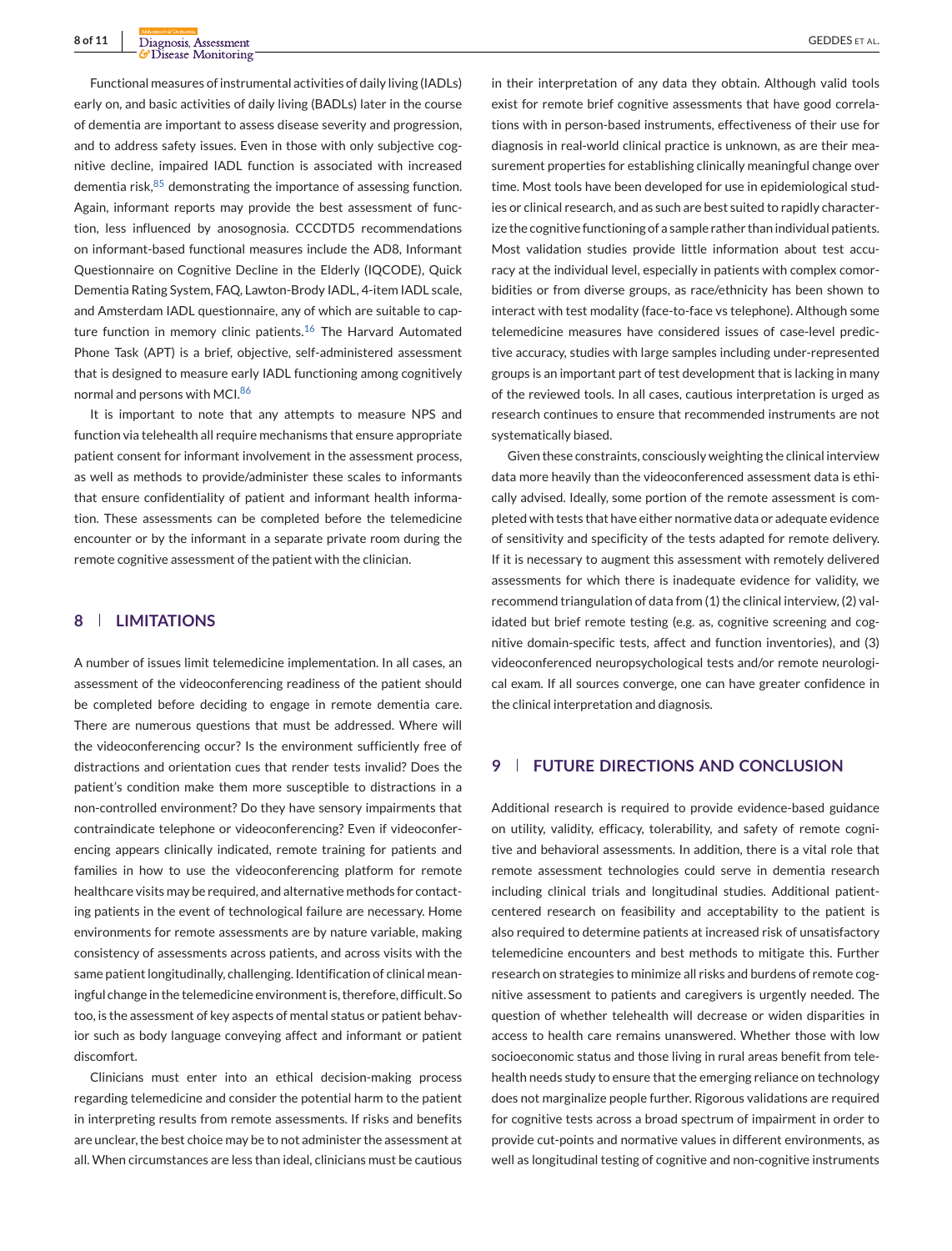<span id="page-8-0"></span>GEDDES ET AL. **9 of 11**<br> **9 of 11**<br> **9 of 11** R.C. is funded by the Canadian Consortium on Neurodegeneration in

to determine clinically meaningful change. Incorporation of remote assessment tools into clinical trials may help validate such measures. Innovative approaches are required to address more challenging features of assessments including subtle behavioral features, task engagement, vision and hearing assessment, social cognition, praxis, and body language. Additional research is required for refinement of computerized cognitive testing that may provide metrics such as response speed and consistency, at millisecond levels, that will complement traditional testing administration methods. Virtual reality platforms may eventually provide methods for remote testing, and integrated tools to monitor multiple aspects of behavior (e.g., movement and sleep) that will facilitate remote health care. Given the range of platforms and devices, harmonization of metrics will be required for broad application to patient care. Telemedicine has great potential to expand the ability to provide remote cognitive assessment during the pandemic and beyond.

## **ACKNOWLEDGMENTS**

We are grateful for the excellent feedback and assistance with referencing by Elizabeth Quiñonez and Cora Ordway. We thank Jake Ursenback for his thoughtful input on the manuscript and Haridos Apostolides, Riley Malvern, and Rosanne Meandro from the Alzheimer Society of Canada for their outstanding administrative support.We are grateful to Morris Freedman for incisive feedback on the manuscript. The Alzheimer Society of Canada Task Force on Dementia Care Best Practices for COVID-19: Manuel Montero-Odasso (University of Western Ontario); Saskia Sivananthan (Alzheimer Society of Canada); Sandra Black (Sunnybrook); Michael Borrie (St. Joseph's Health Care); Susan Bronskill (ICES); Howard Chertkow (CCNA); Sid Feldman (CFPC/Baycrest); Mario Gregario (ASC Advisory Group); Nathan Herrmann (Sunnybrook); Inbal Itzhak (CCNA); Patricia Keroack (CCNA); Robert Laforce (Université Laval); Carrie McAiney (CCNA); Katherine McGilton (Toronto Rehabilitation Institute); Lisa Poole (Dementia Advocacy Canada); Julie Robillard (University of British Columbia); Kenneth Rockwood (Dalhousie); Pedro Rosa (McGill); Dallas Seitz (University of Calgary); Eric Smith (University of Calgary); Jean-Paul Soucy (McGill); Randy Steffan (Alzheimer Society of Canada); Isabelle Marie Vedel (McGill); Claire Webster (McGill); Victor Whitehead (CCNA); Mary Beth Wighton (Dementia Advocacy Canada).

#### **FUNDING**

M.R.G. has received research funding from the Canadian Institutes of Health Research, National Institutes of Health, Sidney Baer Foundation, and Fonds de Recherche en Santé du Québec (Chercheur-Boursier Award). M.E.O. received research funding as Team 15 lead for Rural Dementia Care funded by the Canadian Consortium on Neurodegeneration in Aging supported by the Canadian Institutes of Health Research with partner funding from the Alzheimer Society of Canada, Saskatchewan Health Research Foundation, and Center for Aging and Brain Health Innovation. S.G. has research funding from CIHR, FQRS, NIH, and the Weston Brain Institute. J.D.F. received research funding from Canadian Institutes of Health Research, Crohn's and Colitis Canada; and royalty and distribution fees from MAPI Research Trust.

Aging, Canadian Institutes for Health Research, Brain Canada, Michael J Fox Foundation, University Hospital Foundation, Alzheimer Association, and the NIH. Z.I. has received research funding from Brain Canada, Canadian Institutes of Health Research, and Canadian Consortium on Neurodegeneration in Aging.

#### **CONFLICT OF INTEREST**

The authors have no conflicts of interest to declare.

#### **REFERENCES**

- 1. Knopman DS, Gottesman RF, Sharrett AR, et al. Mild cognitive impairment and dementia prevalence: the Atherosclerosis Risk in Communities Neurocognitive Study. *Alzheimers Dement*. 2016;2:1-11.
- 2. Dementia | World Health Organization: World Health Organization; 2019 [updated 19 September 2019; cited 22 June 2020]. Available from: [https://www.who.int/news-room/fact-sheets/detail/dementia.](https://www.who.int/news-room/fact-sheets/detail/dementia)
- 3. Wimo A, Winblad B, Aguero-Torres H, von Strauss E. The magnitude of dementia occurrence in the world. *Alzheimer Dis Assoc Disord*. 2003;17(2):63-67.
- 4. Wang H, Li T, Barbarino P, et al. Dementia care during COVID-19. *Lancet*. 2020;395(10231):1190-1191.
- 5. Atkins JL, Masoli JAH, Delgado J, et al. Preexisting comobidities predicting severe covid-19 in older adults in the UK biobank community cohort. *medRxiv*. 2020. 2020.05.06.20092700.
- 6. Agha Z, Schapira RM, Laud PW, McNutt G, Roter DL. Patient satisfaction with physician–patient communication during telemedicine. *Telemed J E Health*. 2009;15(9):830-839.
- 7. Gillespie SM, Wasserman EB, Wood NE, et al. High-intensity telemedicine reduces emergency department use by older adults with dementia in senior living communities. *J Am Med Dir Assoc*. 2019;20(8):942-946.
- 8. Robillard JM, Cleland I, Hoey J, Nugent C. Ethical adoption: a new imperative in the development of technology for dementia. *Alzheimers Dement*. 2018;14(9):1104-1113.
- 9. Chaet D, Clearfield R, Sabin JE, Skimming K, Skimming K. Ethical practice in telehealth and telemedicine. *J Gen Intern Med*. 2017;32(10):1136-1140.
- 10. Miller EA. Telemedicine and doctor-patient communication: an analytical survey of the literature. *J Telemed Telecare*. 2001;7(1):1-17.
- 11. Cheshire WP, Barrett KM, Eidelman BH, et al. Patient perception of physician empathy in stroke telemedicine. *J Telemed Telecare*. 2020. 1357633X19899237.
- 12. Terry C, Cain J. The emerging issue of digital empathy.*Am J Pharm Educ*. 2016;80(4):58.
- 13. Christensen KD, Uhlmann WR, Roberts JS, et al. A randomized controlled trial of disclosing genetic risk information for Alzheimer disease via telephone. *Genet Med*. 2018;20(1):132-141.
- 14. Barton C, Morris R, Rothlind J, Yaffe K. Video-Telemedicine in a memory disorders clinic: evaluation and management of rural elders with cognitive impairment. *Telemed J E Health*. 2011;17(10): 789-793.
- 15. Gentry MT, Lapid MI, Rummans TA. Geriatric telepsychiatry: systematic review and policy considerations. *Am J Geriatr Psychiatry*. 2019;27(2):109-127.
- 16. Ismail Zahinoor, Black Sandra E., Camicioli Richard, Chertkow Howard, Herrmann Nathan, Laforce Robert, Montero-Odasso Manuel, Rockwood Kenneth, Rosa-Neto Pedro, Seitz Dallas, Sivananthan Saskia, Smith Eric E., Soucy Jean-Paul, Vedel Isabelle, Gauthier Serge, . Recommendations of the 5th Canadian Consensus Conference on the diagnosis and treatment of dementia. *Alzheimer's & Dementia*. 2020;16: 8:1182–1195. [https://doi.org/10.1002/alz.12105.](https://doi.org/10.1002/alz.12105)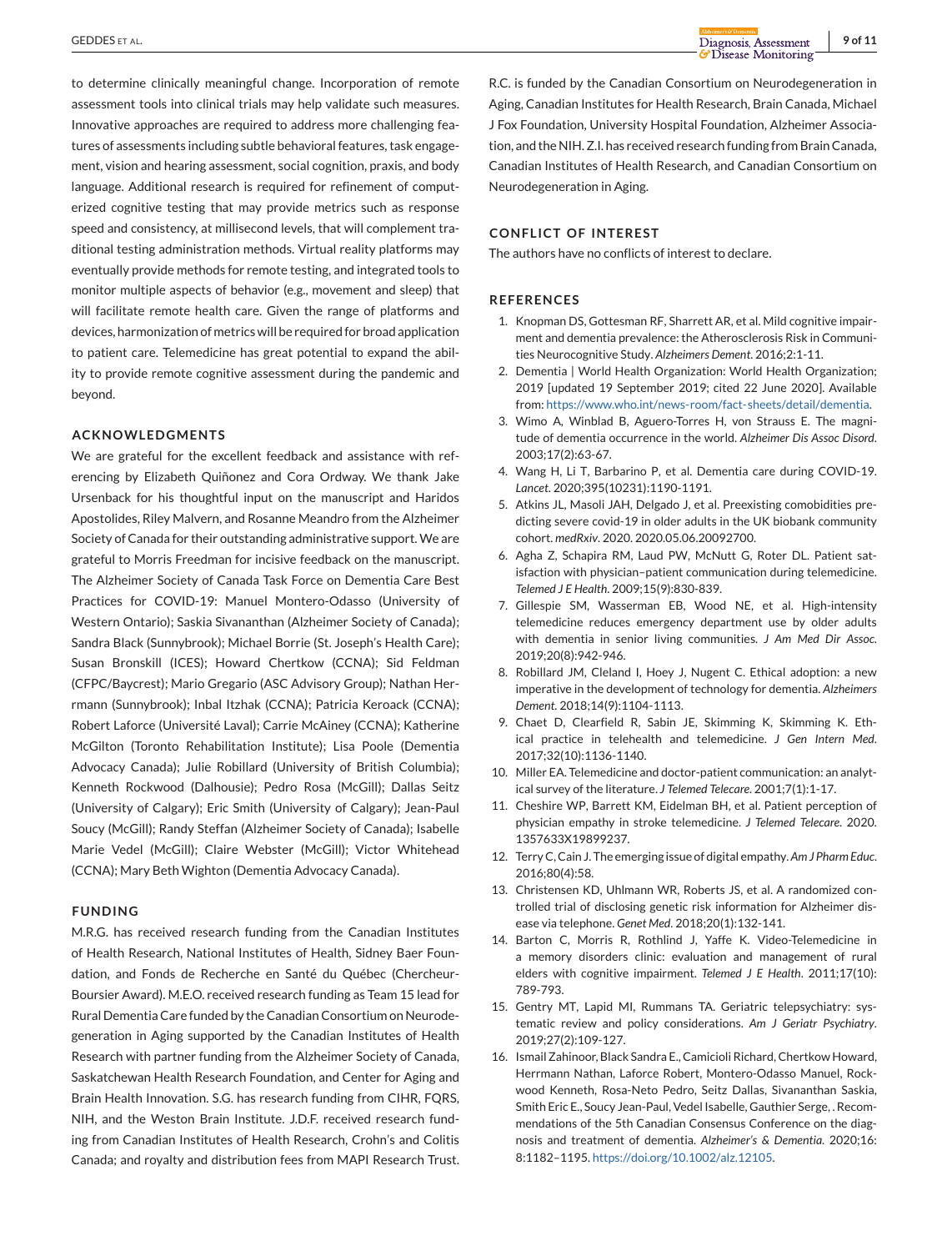- <span id="page-9-0"></span>17. Allen DT, Caldwell P, Komesaroff PA, et al. Practical aspects of telehealth: set-up and preparation for video consultations. *Intern Med J*. 2013;43(10):1133-1136.
- 18. O'Connell ME, Crossley M, Cammer A, et al. Development and evaluation of a telehealth videoconferenced support group for rural spouses of individuals diagnosed with atypical early-onset dementias. *Dementia*. 2014;13(3):382-395.
- 19. Nickerson RS, Null hypothesis significance testing: a review of an old and continuing controversy. 2000(1082-989X (Print)).
- 20. Ismail Z, Mortby ME. Cognitive and neuropsychiatric screening tests in older adults. *Mental health and illness of the elderly*. Springer Sci. 2017:343-368.
- 21. Daffner KR, Gale SA, Barrett AM, et al. Improving clinical cognitive testing: report of the AAN Behavioral Neurology Section Workgroup. *Neurology*. 2015;85(10):910-918.
- 22. Castanho TC, Amorim L, Zihl J, Palha JA, Sousa N, Santos NC. Telephone-based screening tools for mild cognitive impairment and dementia in aging studies: a review of validated instruments. *Front Aging Neurosci*. 2014;6:16.
- 23. Brearly TW, Shura RD, Martindale SL, et al. Neuropsychological Test Administration by videoconference: a systematic review and metaanalysis. *Neuropsychol Rev*. 2017;27(2):174-186.
- 24. Grady B, Myers Km, Nelson E-L, et al. Evidence-based practice for telemental health. *Telemed J E Health*. 2011;17(2):131-148.
- 25. Cohen RA, Alexander GE. Using TICS and T-MoCA for telephone assessments of vascular cognitive impairment: promising call or put on hold? *Stroke*. 2017;48(11):2919.
- 26. Brandt J, Spencer M, Folstein M. The telephone interview for cognitive status. *Neuropsych Neuropsychol Behav Neurol*. 1988;1(2):111-117.
- 27. Knopman DS, Roberts RO, Geda YE, et al. Validation of the telephone interview for cognitive status-modified in subjects with normal cognition, mild cognitive impairment, or dementia. *Neuroepidemiology*. 2010;34(1):34-42.
- 28. Seo EH, Lee DY, Kim SG, et al. Validity of the telephone interview for cognitive status (TICS) and modified TICS (TICSm) for mild cognitive imparment (MCI) and dementia screening. *Arch Gerontol Geriatr*. 2011;52(1):e26-e30.
- 29. Lindgren N, Rinne JO, Palviainen T, Kaprio J, Vuoksimaa E. Prevalence and correlates of dementia and mild cognitive impairment classified with different versions of the modified Telephone Interview for Cognitive Status (TICS-m). *Int J Geriatr Psychiatry*. 2019;34(12):1883-1891.
- 30. Wittich W, Phillips N, Nasreddine ZS, Chertkow H. Sensitivity and specificity of the Montreal Cognitive Assessment Modified for individuals who are visually impaired. *J Vis Impair Blind*. 2010;104(6):360-368.
- 31. Hachinski V, Iadecola C, Petersen RC, et al. National Institute of Neurological Disorders and Stroke–Canadian stroke network vascular cognitive impairment harmonization standards. *Stroke*. 2006;37(9):2220-2241.
- 32. Pendlebury ST, Welch SJ, Cuthbertson FC, Mariz J, Mehta Z, Rothwell PM. Telephone assessment of cognition after transient ischemic attack and stroke: modified telephone interview of cognitive status and telephone Montreal Cognitive Assessment versus face-toface Montreal Cognitive Assessment and neuropsychological battery. *Stroke*. 2013;44(1):227-229.
- 33. Wong A, Nyenhuis D, Black SE, et al. Montreal Cognitive Assessment 5-minute protocol is a brief, valid, reliable, and feasible cognitive screen for telephone administration. *Stroke*. 2015;46(4):1059-1064.
- 34. Roccaforte WH, Burke WJ, Bayer BL, Wengel SP. Reliability and validity of the Short Portable Mental Status Questionnaire administered by telephone. *J Geriatr Psychiatry Neurol*. 1994;7(1):33-38.
- 35. Katzman R, Brown T, Fuld P, Peck A, Schechter R, Schimmel H. Validation of a short Orientation-Memory-Concentration Test of cognitive impairment. *Am J Psychiatry*. 1983;140(6):734-739.
- 36. Meagher J, Leonard M, Donoghue L, et al. Months backward test: a review of its use in clinical studies. *World J Psych*. 2015;5(3):305.
- 37. Salib E, McCarthy J. Mental Alternation Test (MAT): a rapid and valid screening tool for dementia in primary care. *Int J Geriatr Psych*. 2002;17(12):1157-1161.
- 38. Bunker L, Hshieh TT, Wong B, et al. The SAGES telephone neuropsychological battery: correlation with in-person measures. *Int J Geriatr Psychiatry*. 2017;32(9):991-999.
- 39. Hamberger MJ, Seidel WT. Auditory and visual naming tests: normative and patient data for accuracy, response time, and tip-of-thetongue. *J Int Neuropsychol Soc*. 2003;9(3):479-489.
- 40. Miller KM, Finney GR, Meador KJ, Loring DW. Auditory responsive naming versus visual confrontation naming in dementia. *Clin Neuropsychol*. 2010;24(1):103-118.
- 41. Wadsworth HE, Galusha-Glasscock JM, Womack KB, et al. Remote neuropsychological assessment in rural American Indians with and without cognitive impairment. *Arch Clin Neuropsychol*. 2016;31(5):420- 425.
- 42. Cullum CM, Weiner MF, Gehrmann HR, Hynan LS. Feasibility of telecognitive assessment in dementia. *Assessment*. 2006;13(4):385- 390.
- 43. Cullum CM, Hynan LS, Grosch M, Parikh M, Weiner MF. Teleneuropsychology: evidence for Video Teleconference-Based Neuropsychological Assessment. *J Int Neuropsychol So*. 2014;20(10):1028-1033.
- 44. Wadsworth HE, Dhima K, Womack KB, et al. Validity of teleneuropsychological assessment in older patients with cognitive disorders. *Arch Clin Neuropsychol*. 2018;33(8):1040-1045.
- 45. Vahia IV, Ng B, Camacho A, et al. Telepsychiatry for neurocognitive testing in older rural latino adults. *Am J Geriatr Psychiatry*. 2015;23(7):666-670.
- 46. Grosch MC, Weiner MF, Hynan LS, Shore J, Cullum CM. Video teleconference-based neurocognitive screening in geropsychiatry. *Psychiatry Res*. 2015;225(3):734-735.
- 47. Ball LJ, Bisher GB, Birge SJ. A simple test of central processing speed: an extension of the Short Blessed Test. *J Am Geriatr Soc*. 1999;47(11):1359-1363.
- 48. Smith A, Symbol digit modalities test: Western Psychological Services Los Angeles; 1973.
- 49. Jacobsen S, Sprenger T, Andersson S, Krogstad J-M. Neuropsychological assessment and telemedicine: a preliminary study examining the reliability of neuropsychology services performed via telecommunication. *J Int Neuropsychol So*. 2003;9:472-478.
- 50. Allain P, Foloppe DA, Besnard J, et al. Detecting Everyday Action Deficits in Alzheimer's Disease Using a Nonimmersive Virtual Reality Kitchen. *J Int Neuropsychol Soc*. 2014;20(5):468-477.
- 51. Allard M, Husky M, Catheline G, et al. Mobile technologies in the early detection of cognitive decline. *PLoS One*. 2014;9(12):e112197.
- 52. Randolph C, Tierney MC, Mohr E, Chase TN. The Repeatable Battery for the Assessment of Neuropsychological Status (RBANS): preliminary clinical validity. *J Clin Exp Neuropsychol*. 1998;20(3): 310-319.
- 53. Goodglass H, Kaplan E, Barresi B. *BDAE-3: Boston Diagnostic Aphasia Examination*. 3rd ed. Philadelphia, PA: Lippincott Williams & Wilkins; 2001.
- 54. Vestal L, Smith-Olinde L, Hicks G, Hutton T, Hart J. Efficacy of language assessment in Alzheimer's disease: comparing in-person examination and telemedicine. *Clin Interv Aging*. 2006;1(4):467-471.
- 55. Hildebrand R, Chow H, Williams C, Nelson M, Wass P. Feasibility of neuropsychological testing of older adults via videoconference: implications for assessing the capacity for independent living. *J Telemed Telecare*. 2004;10(3):130-134.
- 56. Zygouris S, Giakoumis D, Votis K, et al. Can a virtual reality cognitive training application fulfill a dual role? using the virtual supermarket cognitive training application as a screening tool for mild cognitive impairment. *JAD*. 2015;44(4):1333-1347.
- 57. Diaz-Orueta U, Etxaniz A, Gonzalez MF, Buiza C, Urdaneta E, Yanguas J. Role of cognitive and functional performance in the interac-